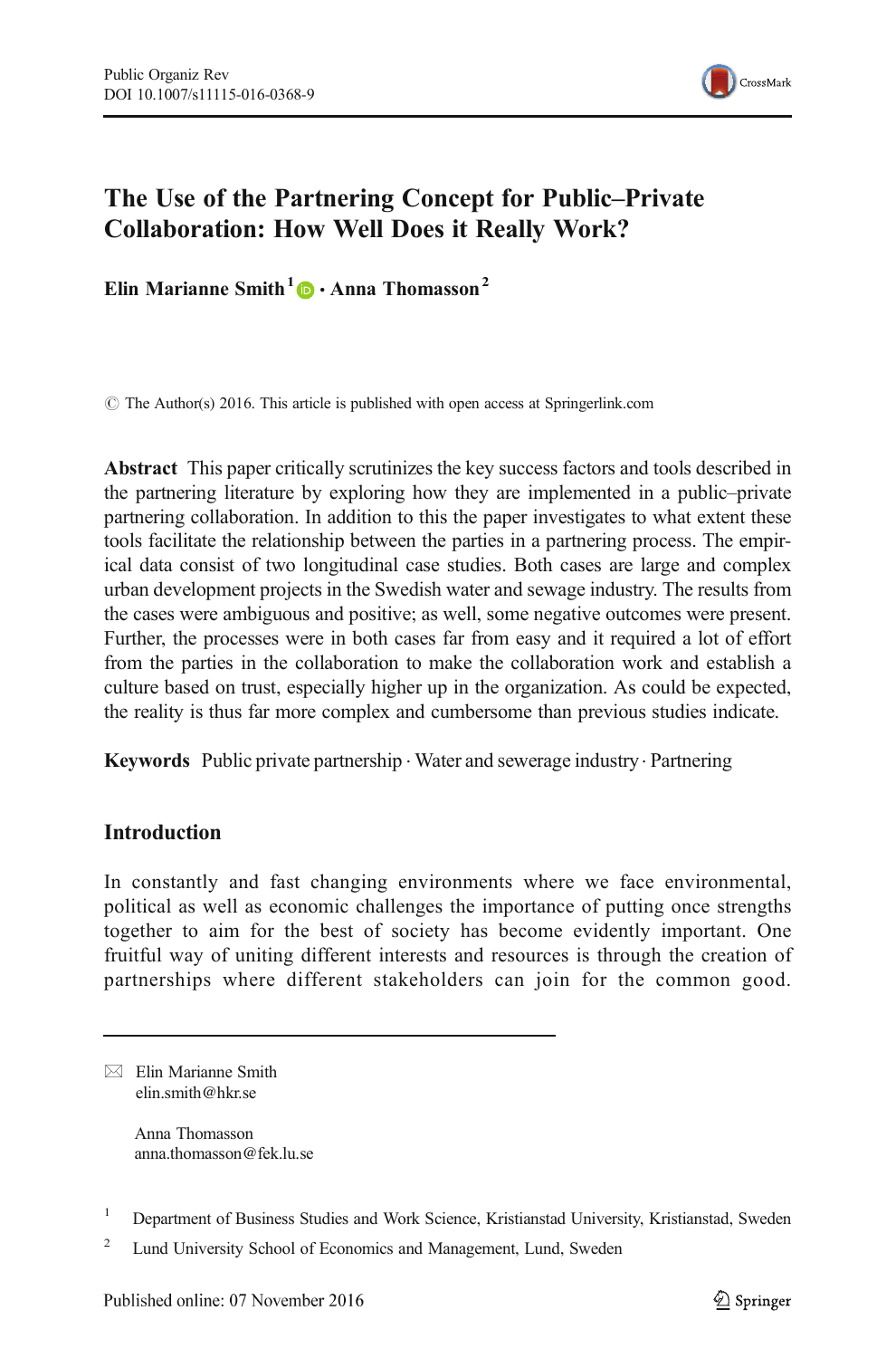Partnerships can exist at global, national as well as local levels, and face different types of problems and complexities (Farazmand [2004](#page-14-0)).

Especially in the public sector at the local government level public sector organizations have long searched for and tried out new solutions for how to best provide public services (Vangen and Huxham [2003;](#page-15-0) van Meerkerk,, and Edelenbos [2014](#page-15-0)). For some public organizations the solution has been to collaborate with private sector corporations in partnering constellations (Hilvert and Swindell [2013\)](#page-14-0). Within this context partnering as a phenomenon emerged in the private sector, where it was developed as a reaction to problems experienced in the construction industry (Liu and Wilkinson [2011](#page-15-0)). As construction projects grew in terms of size and complexity, it became more difficult to specify activities, outcomes and costs in a contract prior to the start of the project (Naoum [2003;](#page-15-0) Eriksson and Westerberg [2011\)](#page-14-0). As a result, costly conflicts due to difficulties in meeting the client criteria as well as mistrust between the purchaser and the provider grew in number (Naoum [2003;](#page-15-0) Chan et al. [2004\)](#page-14-0). Emphasizing collaboration by introducing the concept of partnering, the hope was to solve the problems experienced.

There is no one definition for partnering; however, the phenomenon is generally described in the literature as a form of collaboration between two or more parties. The focal points of the collaboration are the creation of a culture characterized by trust, and problem solving based on shared goals and mutual dependency (Naoum [2003](#page-15-0); Gadde and Dubois [2010](#page-14-0)). This goes moreover in line with the more overarching concept of partnership described by Farazmand  $(2004)$  $(2004)$  $(2004)$  as including the essence of "sharing power, responsibility and achievements" (Farazmand [2004:](#page-14-0)81). When being in a collaboration the intention is that all parties contribute and benefit from the relationship (Hilvert and Swindell [2013](#page-14-0)). Partnering becomes in this way one form of a Public-Private Partnership (PPP) where collaboration is emphasised. But also other forms of PPPs exists, for example the more contract-based relationship which does not emphasise that all parties contribute equal to the project (Hilvert and Swindell [2013](#page-14-0)).

To base a relationship on collaboration and mutual trust seems ideal, especially when considering the issues often mentioned in relation to PPP regarding, among other things, mission drift and problems with securing accountability and goal alignment (Osborne [2000;](#page-15-0) Sands [2006](#page-15-0); Shaoul et al. [2012](#page-15-0); Vining and Weimer [2016\)](#page-15-0). These are outcomes not reported in the literature on partnering. Instead the literature on partnering provides us with key success factors and tools for how to achieve the partnering culture (see, for example, Ng et al. [2002;](#page-15-0) Bayliss et al. [2004;](#page-14-0) Eriksson [2010](#page-14-0)). There is also an apparent tendency in the literature on partnering to emphasize the positive aspects of partnering and the successful outcomes and to downplay how challenging it is to establish a culture (Kadefors [2004;](#page-14-0) Bresnen [2007](#page-14-0); Gadde and Dubois [2010\)](#page-14-0). A possible explanation of this tendency is that only projects with a positive outcome have been studied, combined with the fact that managers when looking back on a project tend, and perhaps naturally so, to overemphasize the positive and downplay the negative aspects (Hilvert and Swindell [2013](#page-14-0)). Another aspect to consider is that several of the studies focusing on partnering as a form of collaboration have been conducted in the private sector. Consequently, the results from these studies are not necessarily applicable to situations when partnering is used in public–private collaboration.

As partnering becomes more frequently used within the public sector, it is of interest to go into more depth as to how partnering actually works in a public sector context. It is also of interest to critically scrutinize the ability to apply the partnering toolbox as presented in the literature to actually create a partnering culture and commitment to the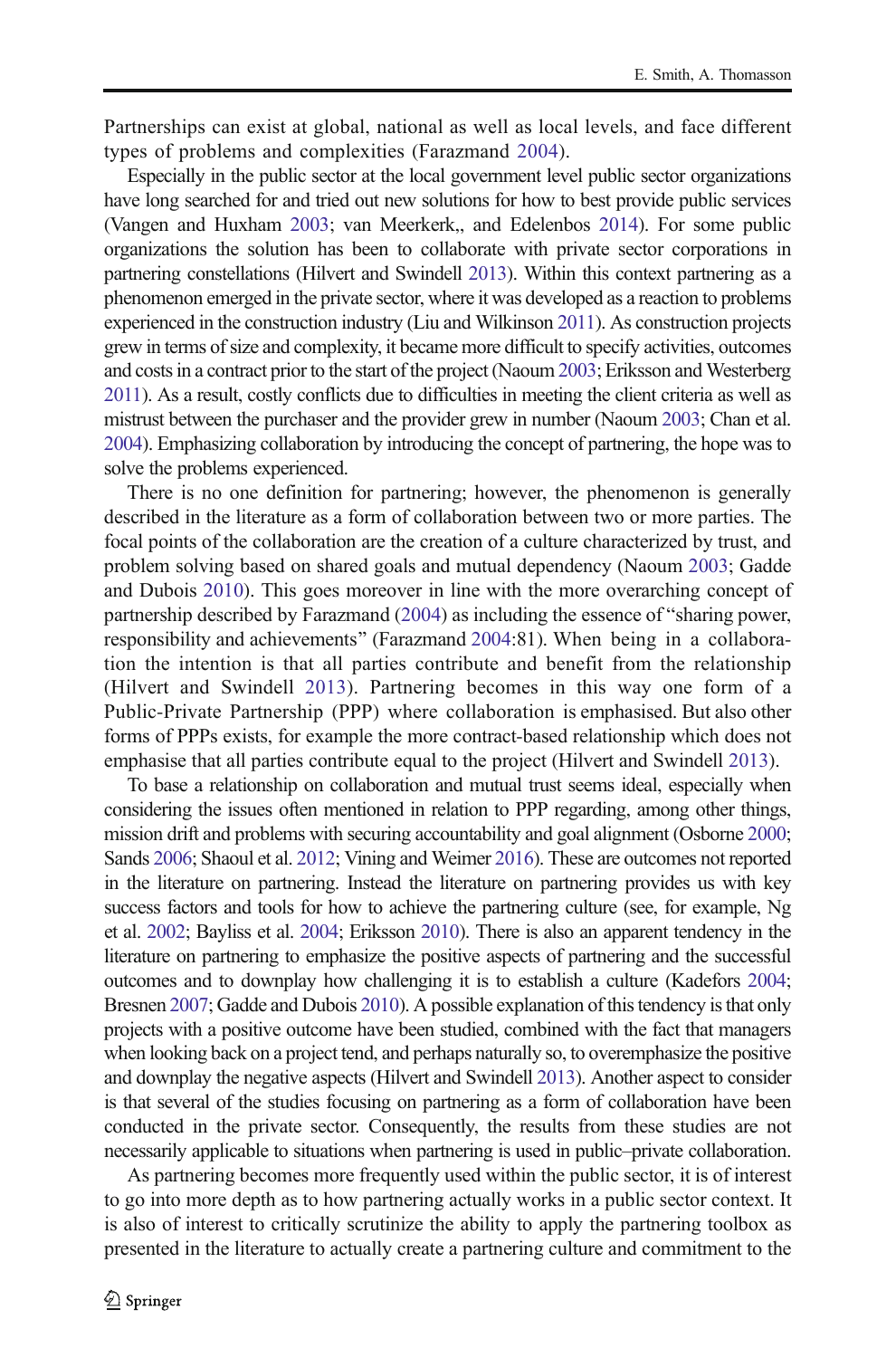philosophy of partnering. This should be especially valuable considering the problems reported in earlier studies concerning mission drift and goal conflict in different types of PPP (Shaoul et al. [2012](#page-15-0); Sands [2006](#page-15-0); Watson [2003\)](#page-15-0). Hence, the purpose of this study is to critically scrutinize the key success factors and tools described in the partnering literature by exploring how they are implemented in construction projects based on public–private partnering collaboration and to investigate to what extent these tools facilitate the relationship between the parties in a partnering process. The focus is thus here not on PPP in general, but on the specific type of collaboration called partnering.

In order to fulfil the purpose, two longitudinal case studies of partnering processes were conducted where collaboration has been established in accordance with recommendations drawn from the partnering literature. Both cases are large and complex urban development projects in the water and sewage industry. The results of these case studies have been analysed and compared to a framework based on the key success factors and tools as presented in the partnering literature. With this approach, our aim is to provide a more nuanced picture of partnering as well as to explore the pitfalls, drawbacks and benefits of partnering and how it can be used by public sector organizations to solve complex problems and lack of access to scarce resources.

In the next section, the concept of partnering is more thoroughly defined and the toolbox and key success factors associated with partnering are presented. This material will be used as a backdrop for analysing the implementation of partnering in the two case studies. The third section of the paper presents the method and the cases selected for the study. This is followed by a presentation of the results of the case studies, a discussion of the results and the practical implications of the study and suggestions for future research.

#### Partnership and Partnering

The benefits of collaboration is nothing new and has long been emphasised as of importance value for the public good (e.g. Farazmand ([2004](#page-14-0), [2007\)](#page-14-0). Identified benefits are that partnerships promote creativity, it creates involvement among a broader set of stakeholders, it strengthen the relation between included parties, and it can lead to more effective governance as it open up for good learning possibilities. Due to the diversity of partnerships, regarding level (global, national, local) type of stakeholders (NGOs, stage, government, corporations, citizens) and aims, there is a multitude of partnership strategies as well as partnership models. (Farazmand [2004](#page-14-0)).

The form of collaboration we focus on in this paper is at the local government level and the partnership form goes under the term partnering. Partnering is generally described as a form of collaboration with the purpose of improving project performance (Bresnen and Marshall [2000a](#page-14-0); Eriksson [2010\)](#page-14-0) and has its roots in the development of strategic alliances and was developed further within the construction industry in Great Britain, the United States, and Australia (Naoum [2003\)](#page-15-0). Even though the general perception of partnering is that it is a form of collaboration, a clear definition of the concept is lacking.

Previous research on the subject provides us with different types of definitions (Bresnen and Marshall [2000a](#page-14-0); Bygballe et al. [2010](#page-14-0); Eriksson [2010](#page-14-0)). The general view, however, seems to be that partnering is an inter-organizational form of collaboration (a partnering organization is formed by gathering employees from the organizations involved in the partnering process) focusing on trust, openness, joint objectives, mutual commitment and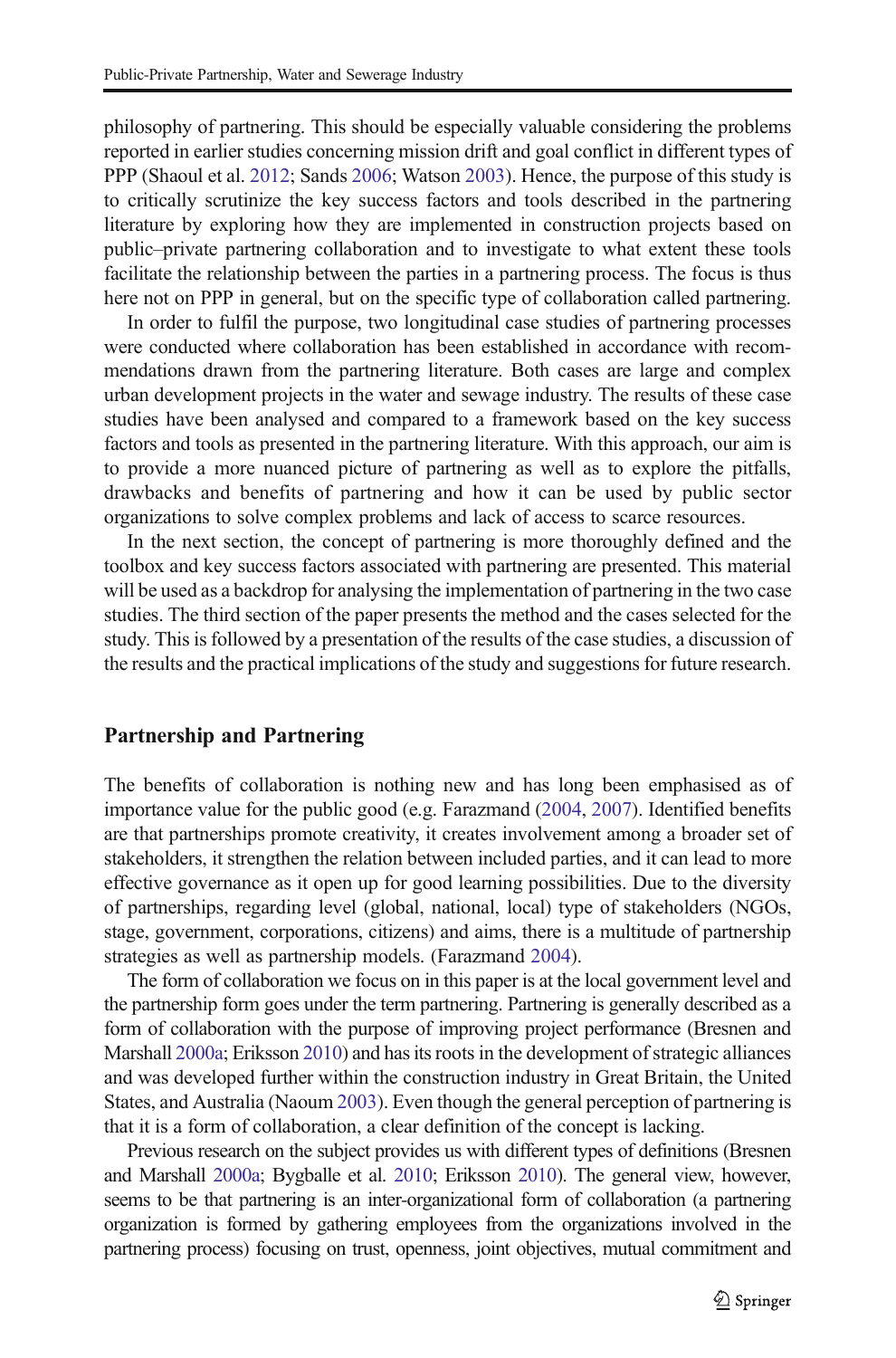problem solving (Bresnen and Marshall [2000a;](#page-14-0) Eriksson [2010](#page-14-0); Gadde and Dubois [2010\)](#page-14-0). The values described herein are often referred to as the philosophy of partnering, and it is this philosophy that sets partnering apart from the traditional contractual relations (Naoum [2003\)](#page-15-0). Partnering is thus viewed as leading to an adaptation of the customers' needs, increased quality, efficiency and potential to save time and costs (Black et al. [2000;](#page-14-0) Cheung et al. [2003](#page-14-0); Gadde and Dubois [2010;](#page-14-0) Eriksson and Westerberg [2011\)](#page-14-0).

#### Partnering - Implementation and Key Success Factors

The challenge of partnering is the implementation of the form and ability to build the culture based on trust, which is necessary for establishing collaboration (Ng et al. [2002;](#page-15-0) Eriksson [2010;](#page-14-0) Gadde and Dubois [2010](#page-14-0)). To take the philosophy of partnering and convert it into managerial practice is likewise challenging (Gadde and Dubois [2010](#page-14-0)). Previous studies on partnering highlight the aspects necessary for a partnering process to be successful, that is, the key success factors of partnering (Cheung et al. [2003](#page-14-0); Bayliss et al. [2004](#page-14-0); Chan et al. [2004](#page-14-0); Kadefors [2004\)](#page-14-0). The factors most frequently highlighted are: creating common goals; overcoming cultural differences; working across organizational boundaries; securing equal commitment from all the parties involved, including all the stakeholders; and establishing forms of communication as well as roles (Black et al. [2000;](#page-14-0) Ng et al. [2002;](#page-15-0) Naoum [2003;](#page-15-0) Chan et al. [2004;](#page-14-0) Gadde and Dubois [2010](#page-14-0)).

More specifically, challenges exist in the implementation of a culture and creating the values of trust and mutual commitment that constitute the essence of the partnering collaboration (Bresnen and Marshall [2000a](#page-14-0); Kadefors [2004;](#page-14-0) Gadde and Dubois). The more critical studies of the partnering process highlight these difficulties as well as the tendency to assume that the outcome of the process will be positive, without recognizing the time and effort it takes to create a culture and instill values (Bresnen and Marshall [2000a](#page-14-0); Kadefors [2004](#page-14-0); Gadde and Dubois [2010\)](#page-14-0). Often, it takes more than one project to establish trust and shared values. According to Bayliss et al. [\(2004](#page-14-0)), trust is built through problem solving and crisis management during which the relationship between the collaborating parties is tested. The fact that partnering requires time and effort indicates that it is not a form suitable for all types of projects and situations (Bresnen and Marshall [2000a:](#page-14-0) Bayliss et al. [2004\)](#page-14-0). Even though the problems and challenges of partnering are recognized and discussed, only a small number of empirical studies have gone into depth to look at the process of implementing partnering for collaboration.

#### Partnering – Tools for a Successful Implementation

Nonetheless, the literature does provide a set of tools to establish a culture in accordance with the partnering philosophy. Examples often mentioned include: workshops (at the beginning and end of a project), preparation of the employees, evaluations and benchmarking throughout the project by all of the parties involved, regular meetings, quick response to problems, and working with open books when it comes to financial reporting (Ng et al. [2002;](#page-15-0) Bayliss et al. [2004;](#page-14-0) Eriksson [2010\)](#page-14-0). The workshops at the beginning of a project and the preparation of employees are highlighted as important to align the goals and establish a culture based on the partnering philosophy (Black et al. [2000](#page-14-0); Chan et al. [2003\)](#page-14-0).

The mere use of the suggested tools, however, does not guarantee a successful implementation of partnering. More critical researchers of partnering such as Bresnen and Marshall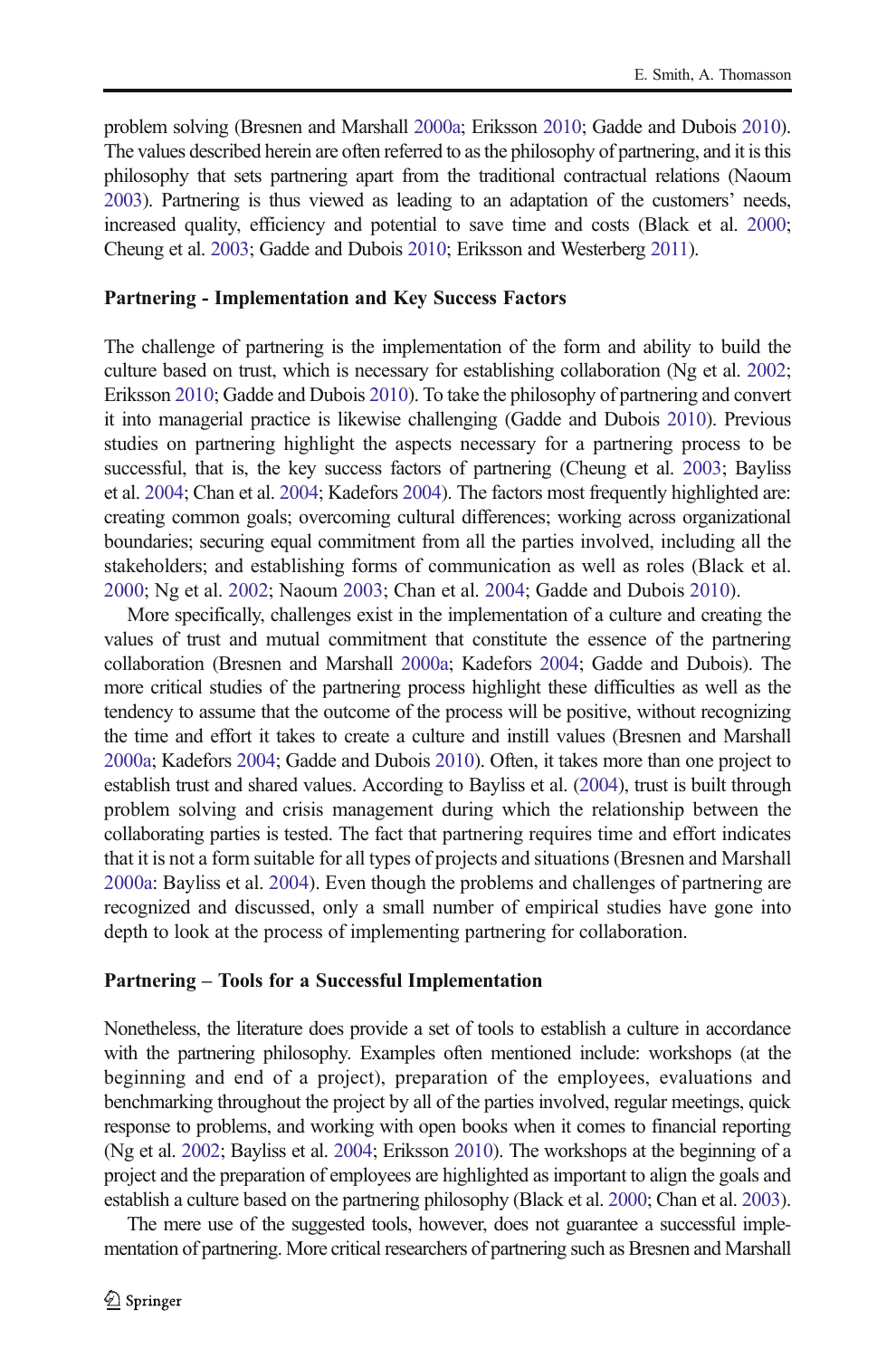<span id="page-4-0"></span>[\(2000a](#page-14-0)) and Kadefors [\(2004\)](#page-14-0) as well as Gadde and Dubois [\(2010\)](#page-14-0) stress the difficulty in creating a culture and the fact that such processes take time. Bresnen and Marshall [\(2000a\)](#page-14-0), for example, identify the need for a deeper understanding of the motivation of individuals as well as the complexity of the group dynamics. Kadefors ([2004](#page-14-0)) argues along the same lines, but in terms of how trust is built in relationships, she stresses the need to consider behavioural aspects in human relations when building a culture based on trust. For similar reasons, it is regarded as difficult to develop incentives that support cultural development along the lines of the partnering philosophy. According to Kadefors [\(2004](#page-14-0)), as well as Bresnen and Marshall [\(2000b](#page-14-0)), there is a risk in relying too heavily on economic incentives since such incentives could turn the focus away from collaboration and the pursuit of shared goals.

To summarize, what sets partnering apart from a traditional contractual relationship is the focus on collaboration and trust in the relationship between the purchaser and the provider. Focus is thus shifted from the content of the contract to the relationship and mutual dependency between the parties involved in the management of projects and contracts.

Culture, however, is a difficult phenomenon to capture in a study (Bresnen and Marshall [2000a](#page-14-0); Kadefors [2004](#page-14-0)). Hence, it is also difficult to focus only on the extent to which a culture with a certain set of values has been established (Bresnen and Marshall [2000a](#page-14-0); Kadefors [2004](#page-14-0)). Therefore, the point of attention in this paper is how partnering is implemented and used in the two cases studied. As a way to approach an analysis of the implementation process, the backdrop of the study will be the use of key success factors and tools described in the research on partnering, which are summarized in Table 1 below.

### **Method**

The explorative nature of this study called for the use of a qualitative case study (Bryman and Bell [2003](#page-14-0); Eisenhardt [1989](#page-14-0)). The case study method was also chosen because it supports analytical generalization and theory development (Eisenhardt [1989;](#page-14-0) Yin [2003](#page-15-0)); and it is in line with the main purpose of the study, to explore the applicability of partnering in a public sector context with focus on large and complex urban development projects. The case studies are longitudinal; this approach can overcome some of the weaknesses of previous studies, particularly the tendency for

| Key success factors                         | <b>Tools</b>                                                                                      | Expected outcomes             |
|---------------------------------------------|---------------------------------------------------------------------------------------------------|-------------------------------|
| Shared goals                                | Workshops                                                                                         | Shared culture and values     |
| Common culture and shared values            | Employee preparation                                                                              | Trust                         |
| Working across organizational<br>boundaries | Evaluation                                                                                        | Efficiency and cost reduction |
| Mutual commitment                           | Benchmarking                                                                                      | Adaptation to customer needs  |
| Stakeholder involvement                     | Structured and agreed-upon processes Increased customer satisfaction<br>for meeting and reporting |                               |
| Established forms of communication          | Problem-solving techniques                                                                        | Increased quality             |
| Established roles                           | Open books in financial reporting                                                                 | Time-saving                   |

Table 1 Key success factors, tools, and expected outcomes presented in previous research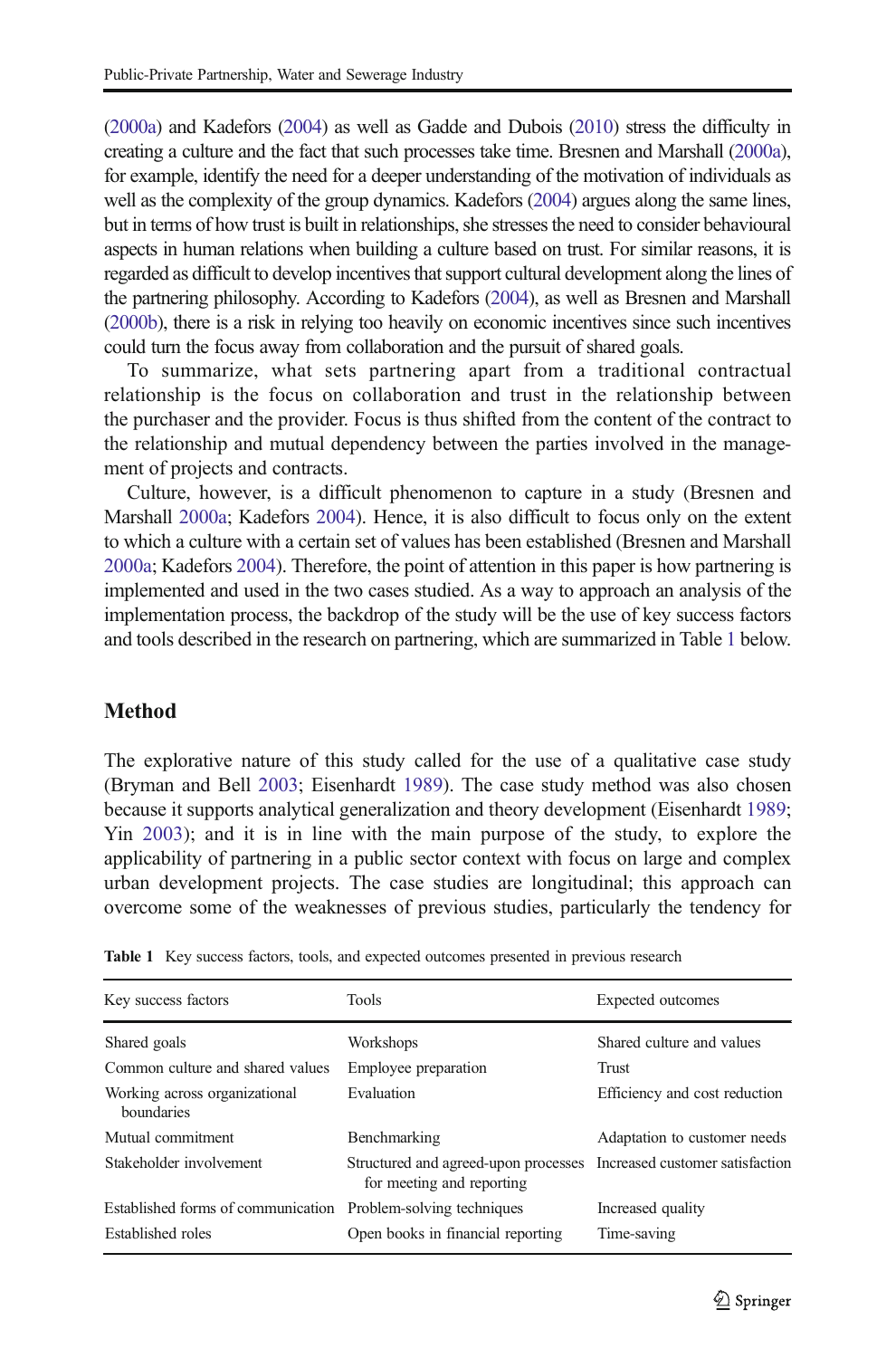managers, when looking back, to forget bad experiences and emphasize the good ones (Hilvert and Swindell [2013\)](#page-14-0). To counteract this tendency, the researchers followed the partnering process and how it developed over time; on a regular basis during the process, they met with and interviewed the managers, attended workshops, visited the site, attended benchmarking meetings, took part of different documents related to the partnering projects. In this way, the researchers hoped to capture the experiences as they occurred and before they fell into oblivion.

# Selection of Cases

Two cases of partnering were chosen for the study. The researchers felt that the use of two cases would strengthen the results, since this would allow for a comparative study of the applicability of the partnering literature and thus reduce the vulnerability of the study (Yin [2003\)](#page-15-0).

The first case was a development project in a municipality within the Stockholm region of Österåker, and the second was a development project in the north of Sweden in the town of Sundsvall. In Sweden, water and sewage services fall within the responsibility of each municipality; thus, the project owners in both Österåker and Sundsvall were a water and sewage company owned by the respective municipality. Since the two cases had similar characteristics, similar results were expected from the case studies, which is what Yin ([2003](#page-15-0)) refers to as literal replication.

For both cases, the empirical material was mainly gathered through semi-structured interviews with representatives from the project owner and the project partner. The material from the interviews was supplemented by documents and observations of benchmarking meetings, workshops and other meetings related to the project. For the Österåker project, the interviews were conducted on six different occasions during the project, a total of 23 interviews. For the Sundsvall project, the interviews were conducted on three different occasions, a total of 13 interviews. In addition to the interviews, observations were made during two workshops in the Österåker project and one benchmarking meeting in both the Österåker and the Sundsvall projects. By the last round of interviews there were signs of the study having reached saturation in terms of data, since the interviewees were then revealing no new information. The material from the interviews and the workshops was transcribed and then analysed based on the themes from the framework. First, each case was analysed separately, and then a comparative analysis was conducted. The results of the analyses are presented in the following section.

# **Results**

This results section begins with a presentation of the two cases. Thereafter, the results regarding the implementation process, the tools used, and the outcomes experienced are discussed.

# Background and Motives behind Partnering

The partnering projects in both Sundsvall and Österåker were large development projects, in each case the conversion of a summer housing area into a residential area.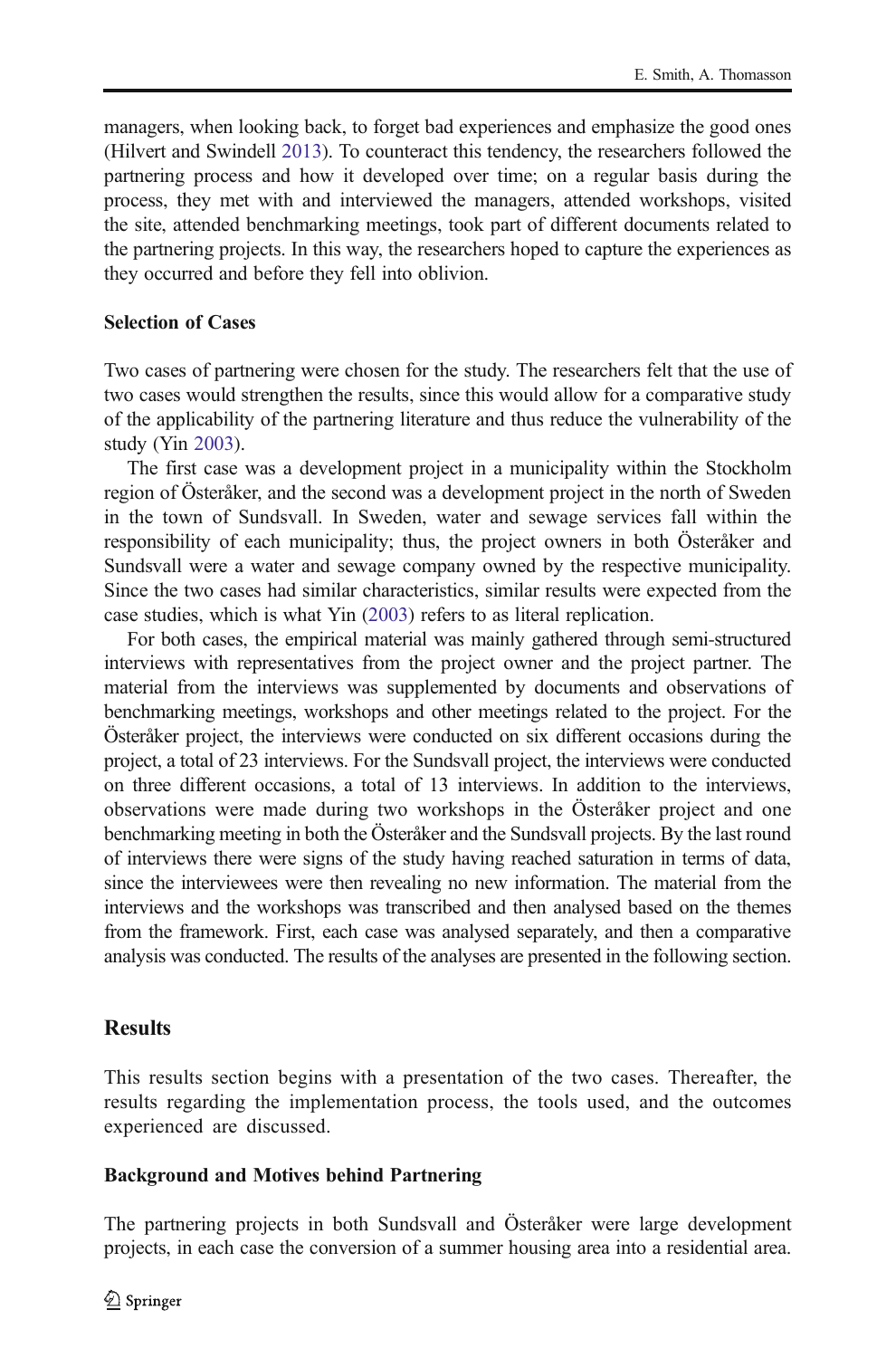The conversion increased the load on the existing water and sewage infrastructure, so that there was a need to expand and develop the capacity of the existing infrastructure. Consequently, the municipality-owned water and sewage companies in Sundsvall and Österåker, respectively, were assigned by the elected municipal politicians to plan, procure, and carry out the projects. Also, in both Sundsvall and Österåker, the development of the areas was not restricted to the infrastructure of water and sewage; it included plans for building walkways, bike lanes, and roads. As a result, it was not only the municipal water and sewage company that was also involved in the projects, but other parts of the municipal organization.

After the municipal water and sewage company in Österåker was assigned to manage the development project, it initiated a public procurement from which three candidates were selected; after negotiations with the three parties, one large construction company was selected. Due to the complexity and scope of the project, partnering was the chosen form of development. Conducting a traditional contracting process was viewed as being more time-consuming; in addition, it would increase the duration of the project and thus the length of time that the area's citizens would be affected by the construction. The project was initiated in 2008, and the goal was for the work relating to the water and sewage to be completed before the general elections in 2014. This goal was fulfilled. Some of the work on walkways, bike lanes, and roads remains to be completed in 2015.

As in Österåker, the project in Sundsvall was complex and large; it affected or involved several groups of stakeholders and was thus difficult to plan and specify in a contract. The process was initiated in early spring 2010 with a public procurement; through the selection process following the call for tender a large construction company (not the same as in Österåker) was chosen as a partner. By the end of 2010, the project was up and running and a majority of the project activities were finished in advance of the project schedule, with the whole project being completed in 2015.

### Implementation and Key Success Factors

In both Österåker and Sundsvall, the projects were governed by a project organization consisting of a steering group and a project management group. Each of these latter groups comprised members from the municipal company as well as the construction company. The difference was that in Österåker, the municipality was part of the project organization, and this was not the case in Sundsvall.

The steering groups were responsible for the strategic issues, while the project management groups were responsible for the daily management of the projects. The project management group consisted of the project managers; however, in Österåker it also included representatives from the three main stakeholders. The project management groups reported to the steering groups about the progress of the project, in terms of activities and budget. Below these two groups were the project organizations, consisting of employees from the municipality and the construction company who worked onsite. In both cases, the administrative support was provided by the municipal company and the main municipal organization itself. At all levels, regular meetings took place during which the progress of the project was reported, discussed, and evaluated.

One important aspect in the implementation process was how the stakeholders involved in or affected by the project were included in the process as well as informed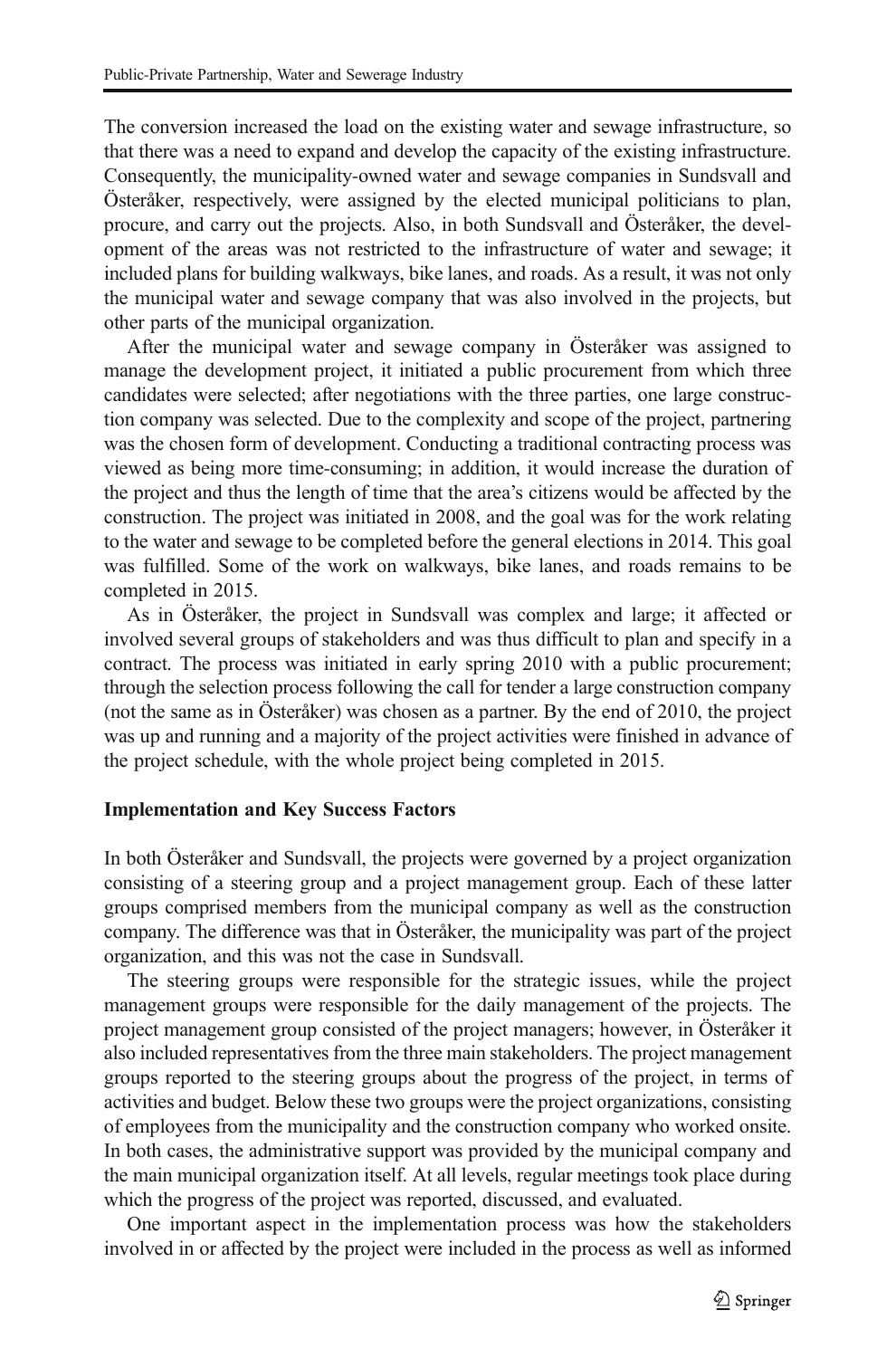about the project. This has been emphasized as one of the key success factors in previous studies of partnering (Black et al. [2000;](#page-14-0) Ng et al. [2002;](#page-15-0) Naoum [2003;](#page-15-0) Chan et al. [2004\)](#page-14-0). Perhaps the most important stakeholder in both of the cases, from the municipal company's point of view, was the project partner, i.e., the construction firm. In order to manage the collaboration with the project partner, the relationship and the terms for the collaboration were taken into consideration in both cases, during the design of the project organization as well as when negotiating the terms of the contract and establishing routines for the project (meetings, forms of communication, flow of information, etc.). Reports from the researchers' interviews account for how the relationship between the project owner and the project partner improved over time as the partners got to know each other. This was especially true in the case of Sundsvall, in terms of how problems that surfaced during the project were solved in collaboration with the parties involved. This was pointed out as crucial for the development of trust and goal alignment. In the case of Österåker, it was the importance of the relationship between individuals that was stressed.

Trust, goal alignment, and collaboration are highlighted in the literature as essential parts of the partnering philosophy. However, the cases confirm that trust is not something that you can expect at the beginning of the process, as is sometimes alluded to in partnering studies. Rather, it is something that is established over time through daily collaboration and crisis management, as pointed out in studies that have adopted a more critical perspective in their analysis of partnering projects (Bresnen and Marshall [2000a;](#page-14-0) Kadefors [2004](#page-14-0); Gadde and Dubois [2010](#page-14-0)).

One of the stakeholders often mentioned in both cases was the municipality. In relation to the municipalities, there was one interesting difference between the cases: that is, the design of the partnering organization. In Österåker, the municipality was initially included in the partnering organization. The argument supporting this was that the municipality was an important player because the project was dependent on the municipality. This was so, not only because the establishment of other types of infrastructure was included in the project, but also because the municipality was the local authority having control over land and land development as well as providing building permits.

The degree of involvement of both the municipalities was to a large extent similar. Nevertheless, in Sundsvall the decision was made during the implementation of the partnering form not to include the municipality in the partnering organization. Furthermore, during the whole project, the view from the perspective of the municipality was that it was a water and sewage specific project rather than a large development project that affected several areas of the municipal organization. However, in Österåker even though the municipality was included in the partnering organization, similar experiences were reported from that case. The overall experience, however, was more positive in Österåker even though the municipality and the municipal corporation did not see eye to eye in all of the issues; the understanding between the other parties and their situation improved as representatives from different organizations got to know each other. The increased understanding and insight into each other's work processes was something that was regarded as being useful for future projects when the municipality and the municipal corporation might need to collaborate.

Another group of stakeholders often mentioned in both cases were the citizens – specifically, those households affected by the infrastructural development within the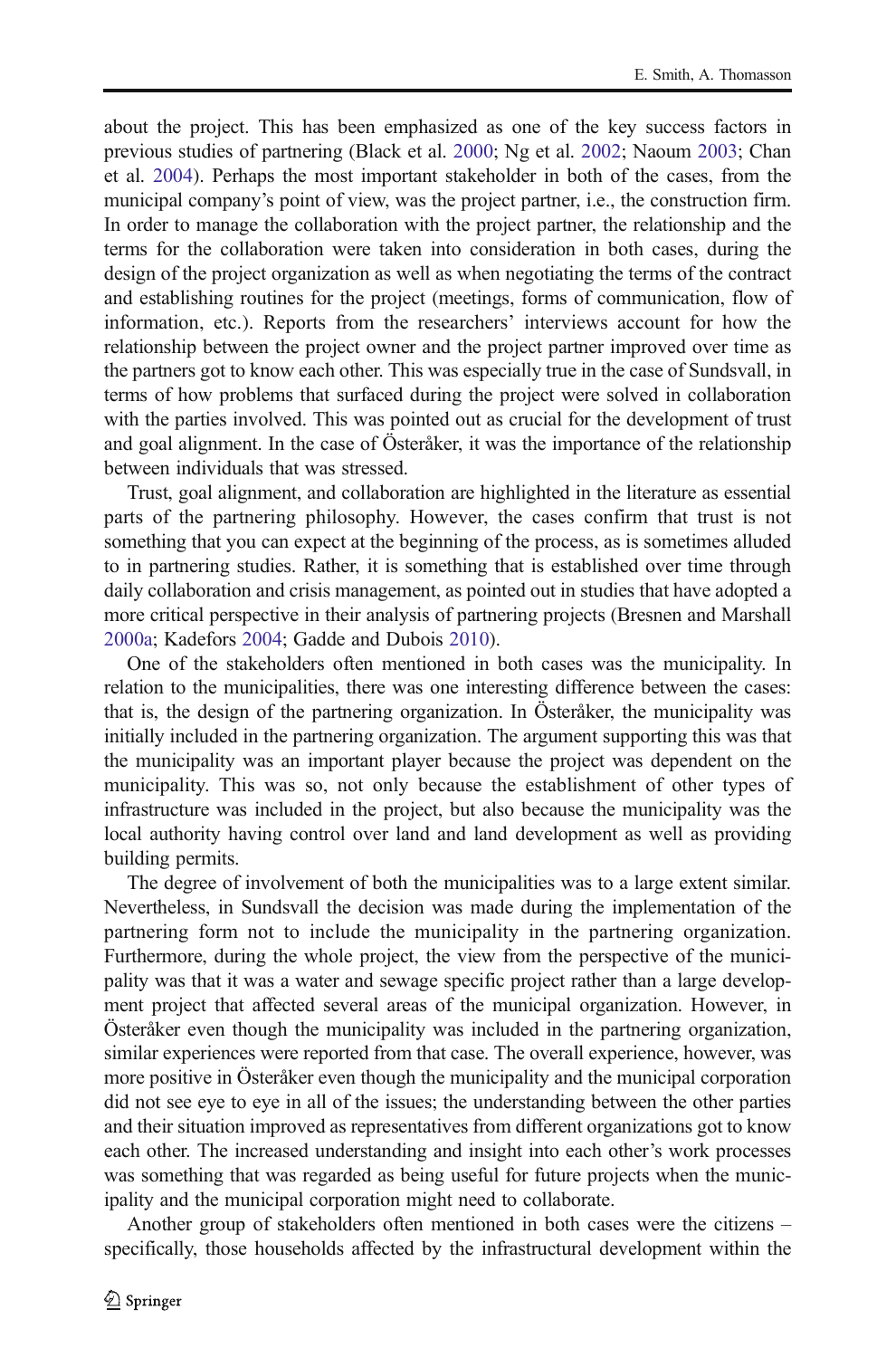geographical area of the projects. In both cases, the respondents expressed the importance of keeping the citizens informed about the project. In Sundsvall, the need to legitimize the project was perhaps more extensive than in the case of Österåker, since several of the citizens affected by the development were negative towards paying the connection fee and did not see the need for municipal water and sewage, while in the case of Österåker the attitudes towards the development project were more positive.

Other key success factors mentioned in the literature as being of importance for the success of a partnering project were: creating common goals, overcoming cultural differences, working across organizational boundaries, securing equal commitment from all the parties involved, and establishing forms of communication and roles (Black et al. [2000](#page-14-0); Ng et al. [2002](#page-15-0); Naoum [2003;](#page-15-0) Chan et al. [2004](#page-14-0); Gadde and Dubois [2010\)](#page-14-0). None of these factors can be regarded in isolation from each other, since they to a large extent influence and reinforce each other. Important aspects in the implementation process in both case studies have been the design of the project organizations and the routines established for meetings, flow of information and communication among the parties.

In both cases, the design of the project organization was important in order to secure the development of a shared culture and to ensure that collaboration and work occurred across organizational boundaries. This was especially noticeable at the lower levels of the project organizations, i.e., the project managers and those employees working at the site. At that level, the common working culture developed so strongly that the employees identified themselves more with the project organization than with their employer, a development that occurred early on in the project. This was especially true for the case in Sundsvall. The fact that the culture of the project organizations became so strong could perhaps partly be explained by the working conditions of the construction industry. The employees of these companies are used to being employed on a project basis and thus never develop a deeper loyalty towards the companies they work for. It could also be explained by having the preparation sessions for the employees, including the workshop held at the beginning of both projects and the fact that at this level of the project organization, the employees shared a common workplace and had to collaborate on a daily basis.

Higher up in the project organization, more specifically at the level of the steering group, it took much longer before a culture of mutual commitment and trust as well as goal alignment was established. One reason could be that since this group consisted of managers from the partnering organizations, they did not meet on a regular basis and did not work in the same organizations. Also, at this level the different interests and goals of the partnering organizations became apparent, since it was at this level that the strategic goals of the project were discussed and evaluated. Trust was developed over time, as problems emerged that needed to be solved in collaboration, resulting in the parties learning to rely on each other. In Sundsvall, the CEO of the municipal company stressed during an interview how the relationship had developed over time and the fact that at the end of the project the relationship was strong, adding that it was almost sad that the project came to an end. The CEO attributed the strong relationship between the parties to the issues of costs and the external critique of the project that they had been forced to deal with halfway through the project. This supports the results from previous studies, which found that crises are the foundation for strong relationships and that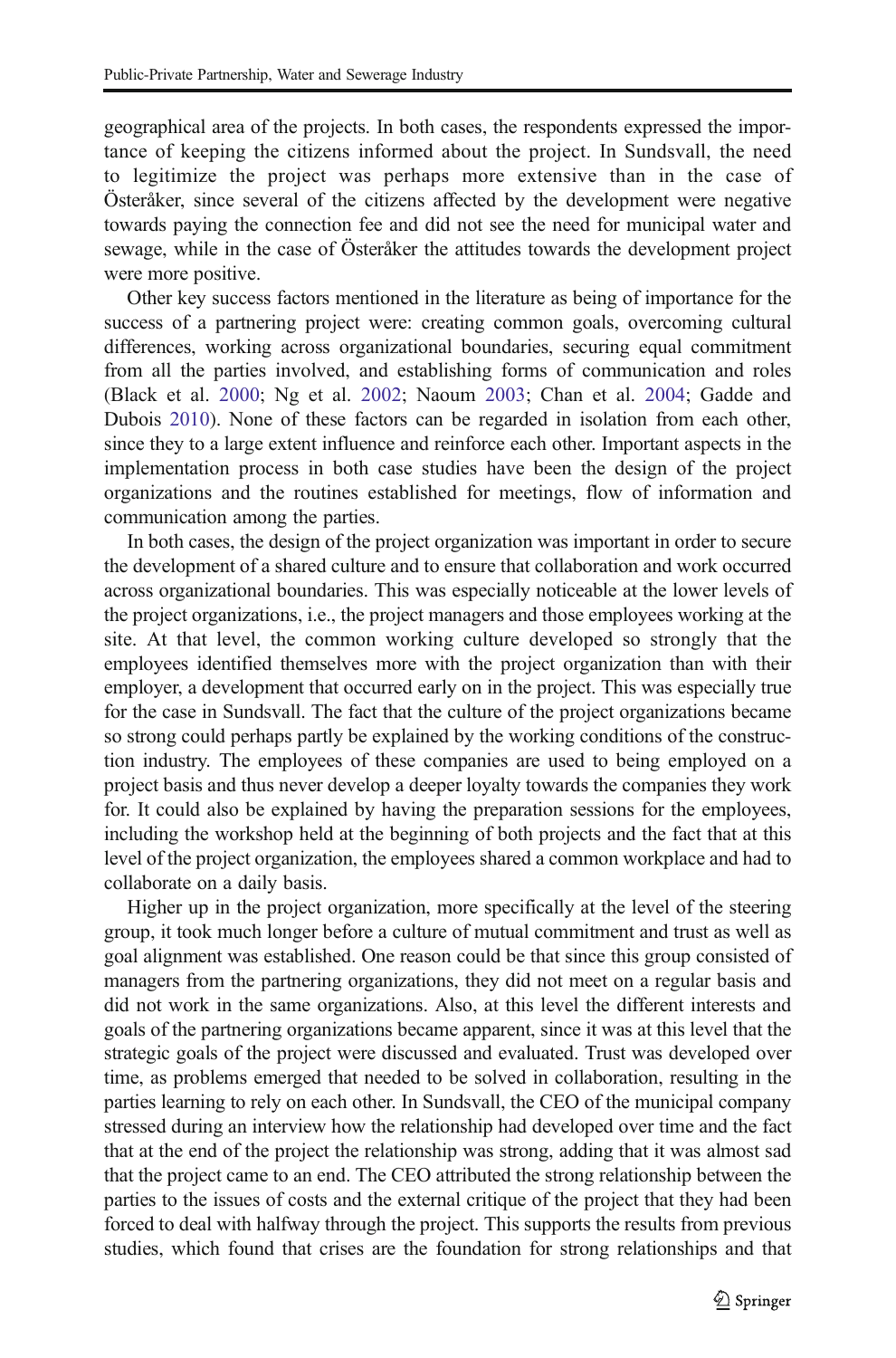partnering is really beneficial when collaborations occur on more than one occasion with the same partner (Cheung et al. [2003](#page-14-0)).

# The Tools Used

In the two cases studied, all the tools accounted for in the literature (as summarized in Table [1\)](#page-4-0) were used, with only one exception: that was the use of open books in the case of Österåker, where there was a discussion regarding how to calculate and estimate costs). However, it is difficult to assess the extent to which the use of the tools contributed to implementing the core values of the partnering philosophy. One interesting aspect to highlight, however, is the use of the workshops. The workshops held at the beginning of the project were regarded in both cases as being of importance for the establishment of a shared culture, and in that aspect this study supports previous research on partnering (Black et al. [2000;](#page-14-0) Chan et al. [2003\)](#page-14-0).

Further, the budget was regarded as an important tool. Also discussed positively were the routines for flow of information and the importance of good communication between the project management team and the steering committee, in order to provide the steering committee with the information necessary to evaluate the progress of the project. Similar issues were discussed in both cases but not to the same extent in Österåker. There, the role of the project manager surfaced as being important for the project. Thus, it seems like some tools were paid more attention than others.

Another interesting aspect was the reported difficulty in establishing incentive systems for the partnering projects. In both cases, efforts were made during the start of the projects to establish a system of incentives for the project partner. The systems developed at the beginning of the projects, however, were abandoned in both cases after a while. The explanation given for this was the difficulty in developing incentive systems that were in line with and which supported the partnering philosophy on collaboration. This is in accordance with the results from previous studies pointing towards the difficulty in finding appropriate incentive systems for partnering (Bresnen and Marshall [2000b\)](#page-14-0).

# Experiences and Outcomes from Partnering

The general experiences from the two cases of partnering studied were positive, but the outcome was a mix of positive and negative results. The downside was that in both cases the projects turned out to be more expensive than estimated. To decide on a budget in advance, however, is not in line with the idea of partnering, which is to avoid the focus on costs in favour of a focus on quality and customer adaptation (Larsson [1997\)](#page-14-0).

In the literature on partnering, partnering is regarded as a way to lower the costs of a project through collaboration and by focusing on problem solving (Black et al. [2000;](#page-14-0) Naoum [2003](#page-15-0); Cheung et al. [2003](#page-14-0); Eriksson and Westerberg [2011](#page-14-0)). It is impossible to determine the extent to which the actual costs of the projects studied herein were higher or lower than the costs that would have been incurred if a traditional contract approach had been used, since we have nothing to compare with. The only point of reference is the early estimates; both projects turned out to be much more expensive than first predicted.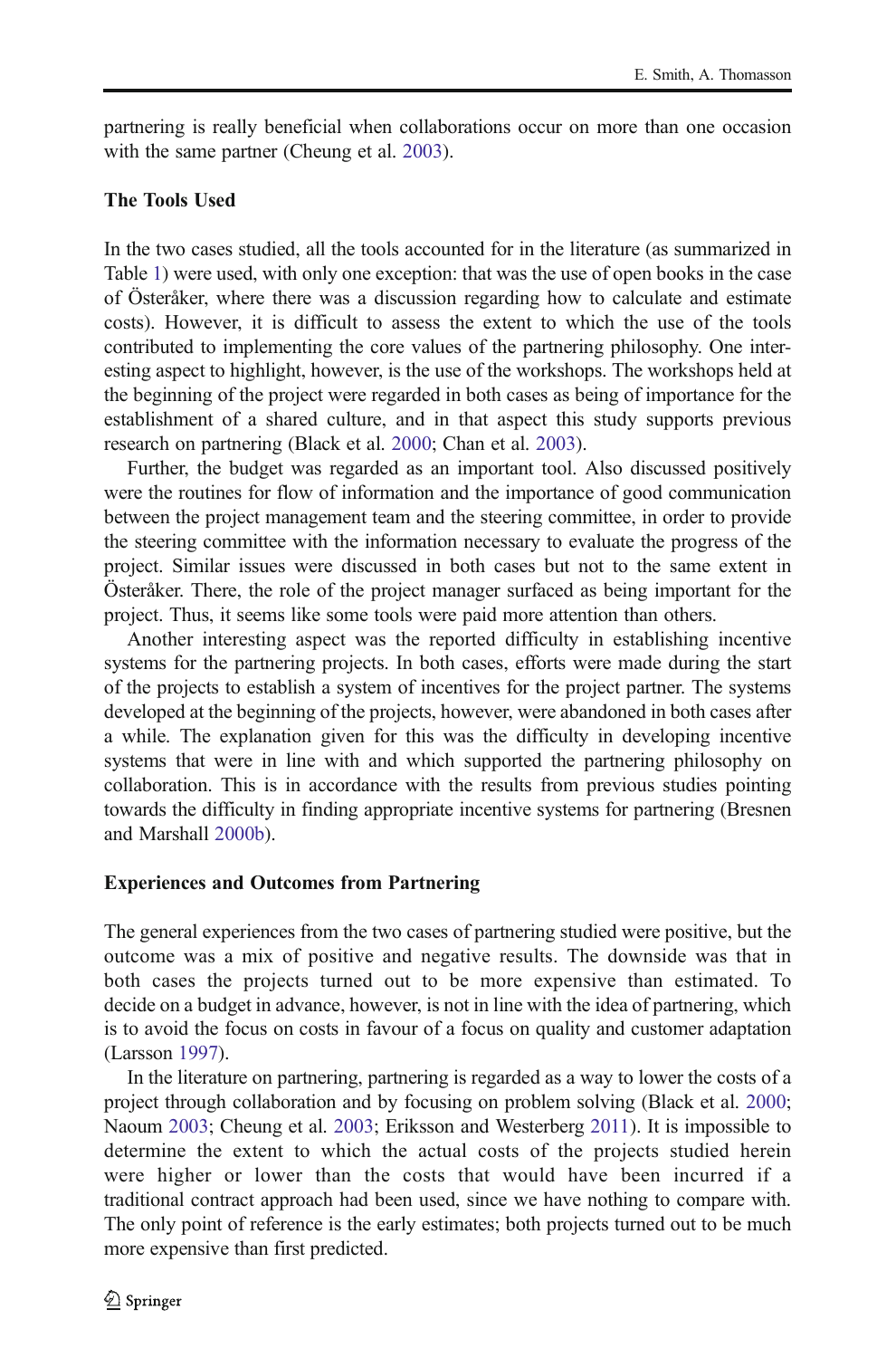One explanation as to why the costs turned out to be higher than expected was that the process was more difficult than previously estimated. In Sundsvall, it was difficult to assess the geological conditions in advance, and in Österåker, besides the geological conditions, there was also an issue with getting permits to exploit the area, which proved to be difficult and time-consuming. The difficulties in assessing the full scope of the project and the potential problems in advance were the reason for why the partnering model was chosen, which is also the reason why partnering should be used, according to the literature. Thus, focusing on the costs in that context departs from the purpose of the form. Also, decisions were made during the project in both cases to prioritize and take into consideration as well as accommodate the needs and conveniences of the citizens. One example of that was the effort to replace the original roads that were destroyed in the process with temporary roads. Another example was that when the roads were rebuilt, other infrastructural work, which was needed, was done at the same time in order to avoid the extra inconvenience. The ability to adapt to customer preferences is one of the advantages of the partnering form (Larsson [1997\)](#page-14-0), but being overly flexible could have contributed to the increase in the costs of the projects.

Another experience that was reported in both cases related to knowledge transfer and learning. Both municipal companies attributed an increase in their knowledge of project management to what was gained through the collaboration with the contract company. Other areas where knowledge transfer was reported was in relation to the environmental issues and construction techniques. Knowledge transfer has been mentioned by some as researchers as a positive effect of partnering (Bayliss et al. [2004;](#page-14-0) Bygballe et al. [2010\)](#page-14-0), but there has been no elaboration or evidence presented of this in the literature on partnering.

### **Discussion**

The purpose of this study was to critically scrutinize the key success factors and tools described in the partnering literature by exploring how they are implemented in projects based on public–private partnering collaboration. In order to respond to the purpose, the results of the study will now be discussed by using the key success factors and tools and the summary of previous research presented in Table [1](#page-4-0) as a backdrop. Consequently, when the results of the study are discussed in detail, Table [1](#page-4-0) will be revisited in Table [2,](#page-11-0) where the results from the case studies are presented in bold.

Several factors highlighted in previous studies as key success factors or potential outcomes also turned out to be of importance in the cases reported in this paper. One example is the importance of including all the stakeholders involved in the project in the partnering organization (Ng et al. [2002](#page-15-0); Chan et al. [2004](#page-14-0)). This conclusion also supports the research findings that partnering and the outcome of partnering depends on the process and the case at hand (Eriksson [2010\)](#page-14-0), since it was the differences in the process between the cases that made this apparent. Furthermore, the need to establish ways of communication and roles turned out to be important in both cases.

The case studies also illustrate the difficulty in developing incentive systems that support the partnering philosophy as well as the need to look at the differences in the conditions for establishing a partnering culture that might exist on different levels in the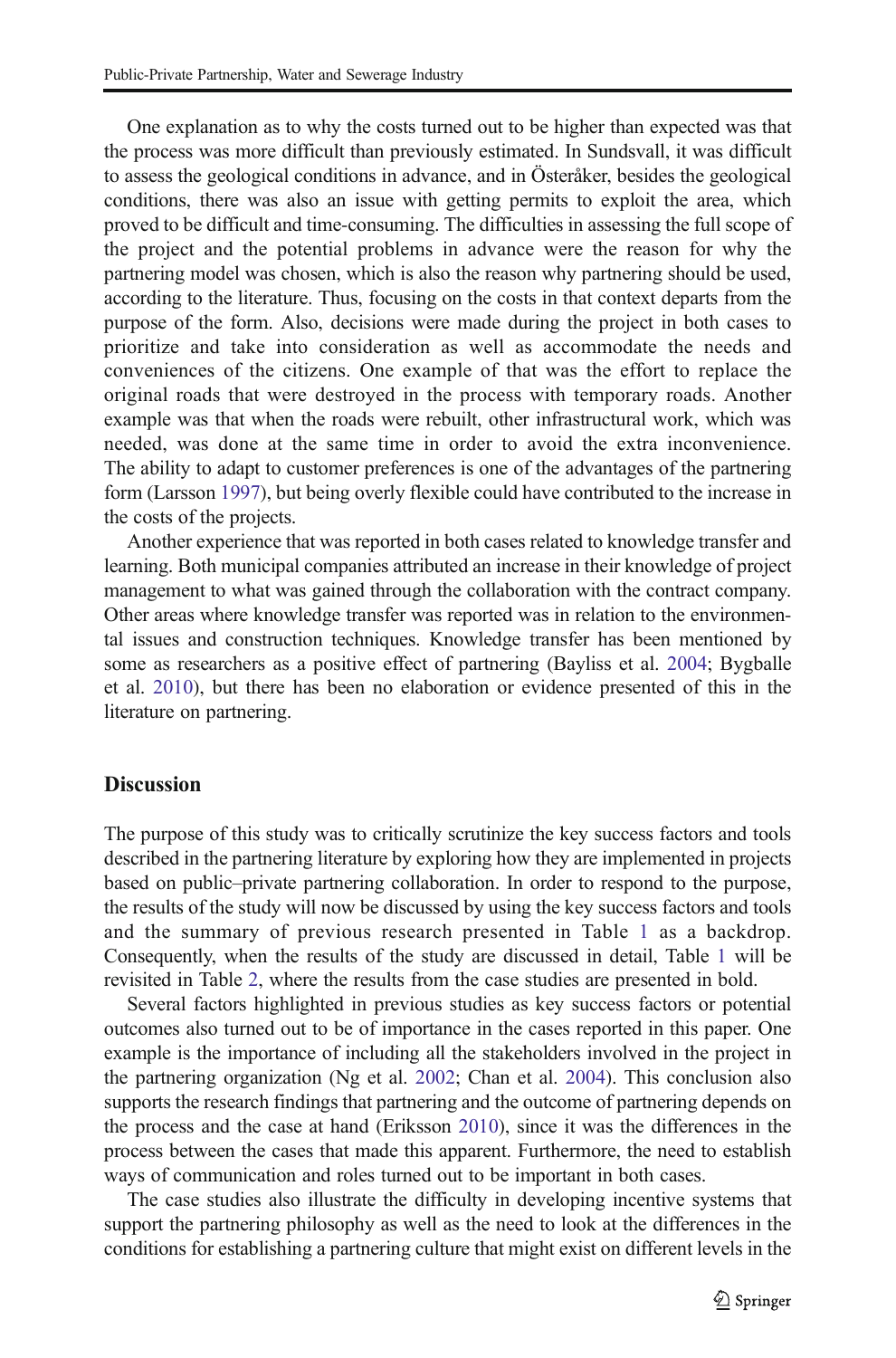<span id="page-11-0"></span>

| Table 2 Results of present study (in                   | <b>bold</b> ) compared to results from previous research               |                                                                                               |
|--------------------------------------------------------|------------------------------------------------------------------------|-----------------------------------------------------------------------------------------------|
| Key success factors/Implementation process             | Tools                                                                  | Expected outcomes                                                                             |
| Shared goals                                           | Workshops                                                              | Shared culture and values                                                                     |
| <b>Established</b>                                     | Used, with good results                                                | Established, but process differs by organizational level                                      |
| Common culture and shared values                       | Employee preparation                                                   | Trust                                                                                         |
| Established and proven to be important                 | Used, but results not evident                                          | Established over time; reinforced by mutual commitment                                        |
| Working across organizational boundaries               | Evaluation                                                             | Efficiency and cost reduction                                                                 |
| Established and proven important                       | Used, and enabled knowledge transfer                                   | Not proven                                                                                    |
| Mutual commitment                                      | Benchmarking                                                           | Adaptation to customer needs                                                                  |
| Established                                            | Used, but results not proven                                           | Was possible and occurred                                                                     |
| Stakeholder involvement                                | Structured and agreed-upon forms for<br>meeting /reporting.            | Increased customer satisfaction                                                               |
| to be important<br>Established to some extent - proven | collaboration and establish roles<br>Used, and a good way to structure | Not proven - nothing to compare with                                                          |
| Communication                                          | Problem-solving techniques                                             | Increased quality                                                                             |
| trust<br>Improved over time - necessary for            | No evidence of use                                                     | Not proven - nothing to compare with                                                          |
| Definition of roles                                    | Open books in financial reports                                        | Time-saving                                                                                   |
| management<br>Improved over time - necessary for       | Used, but effect not proven                                            | • Not proven – nothing to compare with                                                        |
|                                                        |                                                                        | • Claims that goal relating to time would not have<br>been met with a traditional procurement |
| Other                                                  |                                                                        | <b>Other</b>                                                                                  |
|                                                        |                                                                        | · Public sector context important and democratic<br>processes influence project management    |
|                                                        |                                                                        | · Knowledge transfer occurred                                                                 |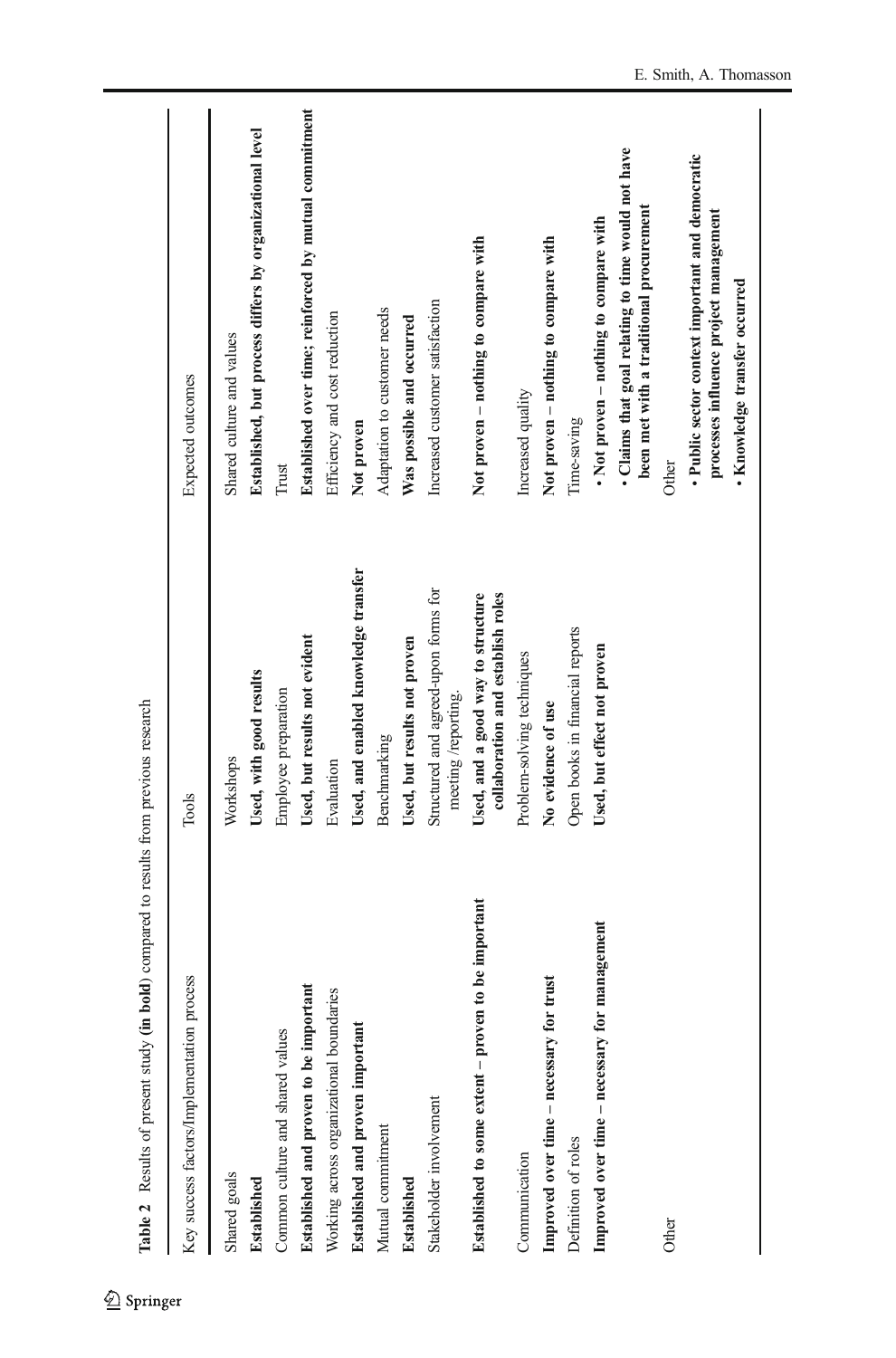partnering organization. Previous studies that use a more critical perspective on partnering (Bresnen [2007](#page-14-0)) point to the difficulty in implementing a culture in the organizations as well as the importance of taking into consideration social interaction and individual values (Bresnen [2007](#page-14-0)). In the cases studied herein, the consideration of such aspects has not been mentioned. However, it is possible that the positive working environment that was established at the project site was influenced by factors other than just the initial workshop; in other words, there were more intangible processes taking place among the employees sharing the challenges of everyday work on the site. What this study also confirms is the difficulty in developing and implementing incentive systems that support the partnering culture (Bresnen and Marshall [2000b](#page-14-0); Kadefors [2004](#page-14-0)).

Perhaps more interesting are the differences in the results from this study and the previous studies. One such difference is the process of developing a partnering culture. While a partnering culture was developed almost from the beginning in the project organization, it took a longer time for the same culture of trust to be established among the parties in the steering committee. This difference in the degree of culture implementation is not mentioned in previous studies of partnering and hence is one of the contributions of this study.

Another interesting aspect that surfaced during the analysis of the cases was the discussion regarding the trade-offs between the goals, resources and deadlines, which took place in both cases. This occurred despite the fact that the purpose of using partnering as a form is to avoid short-term focus on costs and instead focus on quality and long-term goals (Larsson [1997](#page-14-0); Black et al. [2000;](#page-14-0) Eriksson and Westerberg [2011\)](#page-14-0). One reason why this discussion surfaced can be found in the public sector context and the democratic process. In both cases, the politicians had established the goals for the project in terms of deadline (in the case of Österåker) and regarding the budget (in both cases). Local politicians in Sweden are elected for a period of four years and are to be held accountable by the end of their term. Large projects such as the ones studied here attract a lot of attention from the citizens as well as the media; therefore, it is in line with the interests of the politicians to be able to show good results. Based on this and the results from the case studies, therefore, it is likely that the public sector context had an impact on the implementation of partnering.

The fact that the context is of relevance is discussed in previous research on partnering and is thus nothing new (Bresnen and Marshall [2000a](#page-14-0)). What is new, however, is that this study shows the more specific influence from the public sector context – more precisely, the impact of the political process on the longer-term goals that characterize partnering.

Yet another interesting contribution is how the use of partnering enables knowledge sharing and the potential for transferring that knowledge back to the organization once the project comes to an end. The effects on knowledge transfer have not been addressed in previous research, even though it is regarded as one of the benefits of partnering (Bayliss et al. [2004;](#page-14-0) Bygballe et al. [2010](#page-14-0)); thus, this is a further contribution of this study. However, Gadde and Dubois [\(2010](#page-14-0)) point to the fact that in order to extend the collaboration that occurs between the partnering projects, it would require knowledge transfer and some kind of formal centralized activity that supports such a process. What this study shows is that the tools provided within the definition of partnering might suffice as a support system for knowledge transfer.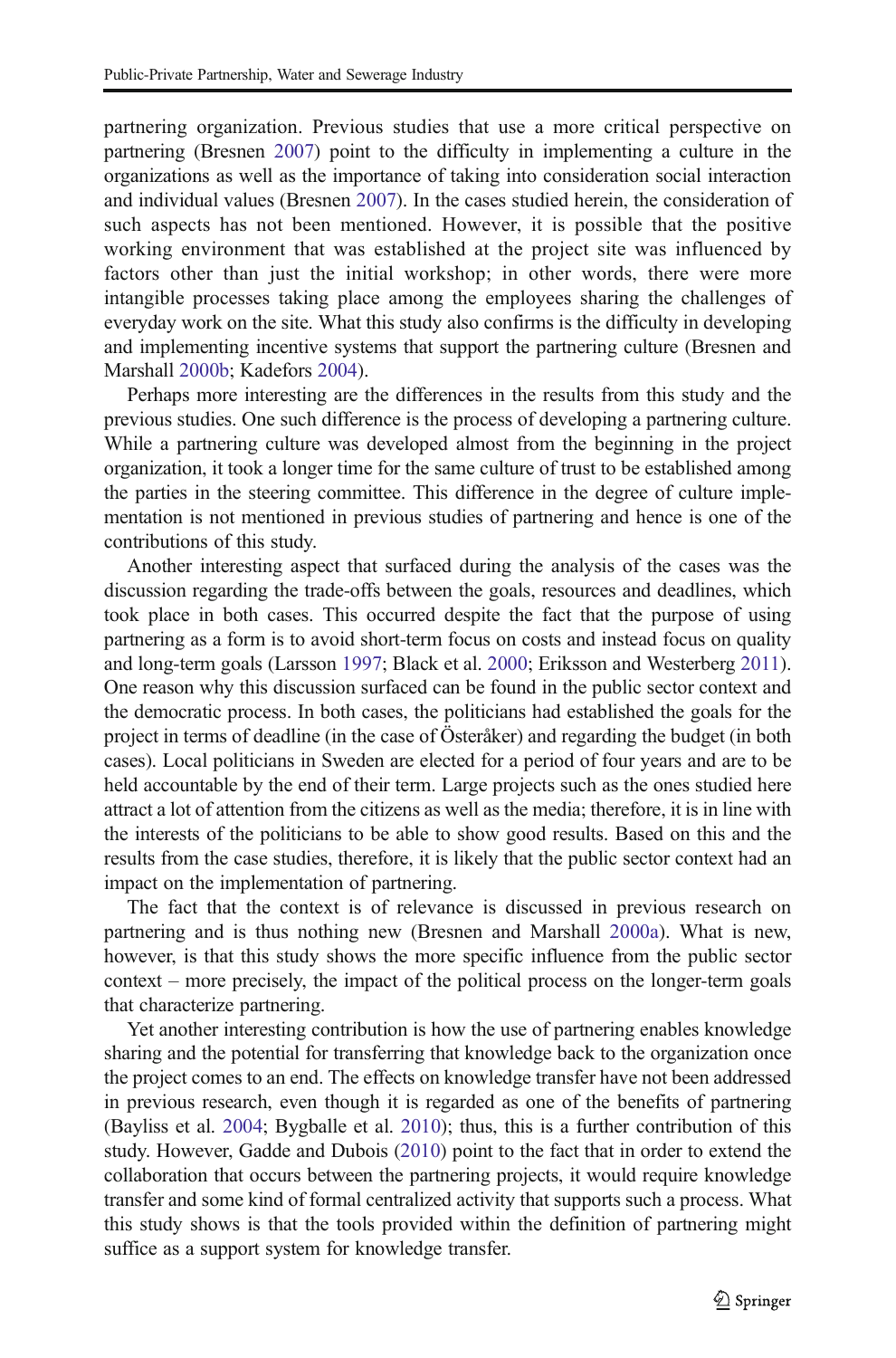Thus, the results from the cases were ambiguous and positive; as well, some negative outcomes were present. Further, the processes were in both cases far from easy and it required a lot of effort from the parties in the collaboration to make the collaboration work and establish a culture based on trust, especially higher up in the organization. As could be expected, the reality is thus far more complex and cumbersome than previous studies indicate.

# Concluding Remarks

Due to the in-depth and explorative character of this study, the picture painted herein regarding the partnering process is a more complex and ambiguous one than provided in previous research. The use of the tools and the focus on key success factors when implementing partnering as a form of collaboration might be of support to the parties involved and provide them with some kind of guideline of how to structure the collaboration, but it is far from enough. The process is far more cumbersome than earlier studies indicate. The results from this study show the effort and constant struggle that was required on behalf of the managers in order to keep the focus on the shared goals and to maintain a good relationship with all stakeholders involved. Especially the latter required a lot of attention and this could be partly due to the public sector context, where the political and democratic aspects and the need to secure accountability are central.

Even though partnering is far from the panacea that it sometimes is portrayed to be, partnering has its merits and could work well in a public sector context. It does, however, require determination and focus as well as constant work throughout the process. If partnering is used on a recurring basis and with inter-partner relationships already established, the process might be easier. This is also an aspect mentioned in previous research (Bayliss et al. [2004](#page-14-0)) and is further indicated by the result from this study that shows how new knowledge emerged and was transferred back to the partnering organizations.

A further notion that has been made is that the results of this study can be linked to wider concept of partnership as discussed in e.g. Farazmand [\(2004](#page-14-0)). The studied partnering projects appear to be in line with the positive effects that are stressed in the discussion of partnership and governance, i.e. sharing power, responsibility and achievements. Even though not every citizens know how has increased, the know-how of the municipal corporation has increased and the service to the public is experienced as of high value.

The practical implications of this study is that it provides managers and project owners in the public sector with information on how partnering and the focus on collaboration can be used to establish trust and goal alignment in the contractual process. Vice versa, it provides private organizations with information regarding how to improve collaboration with the public sector organizations.

What needs to be stressed, however, is the influence of the context on the implementation process. Partnering, at least based on the results from this study, seems to be applicable to large and complex development projects. However, this does not mean that partnering is applicable in all types of contracting situations in the public sector. Taking into consideration the specific situation is also stressed in the previous studies of partnering in the private sector (Bresnen and Marshall [2000a](#page-14-0); Bayliss et al. [2004\)](#page-14-0).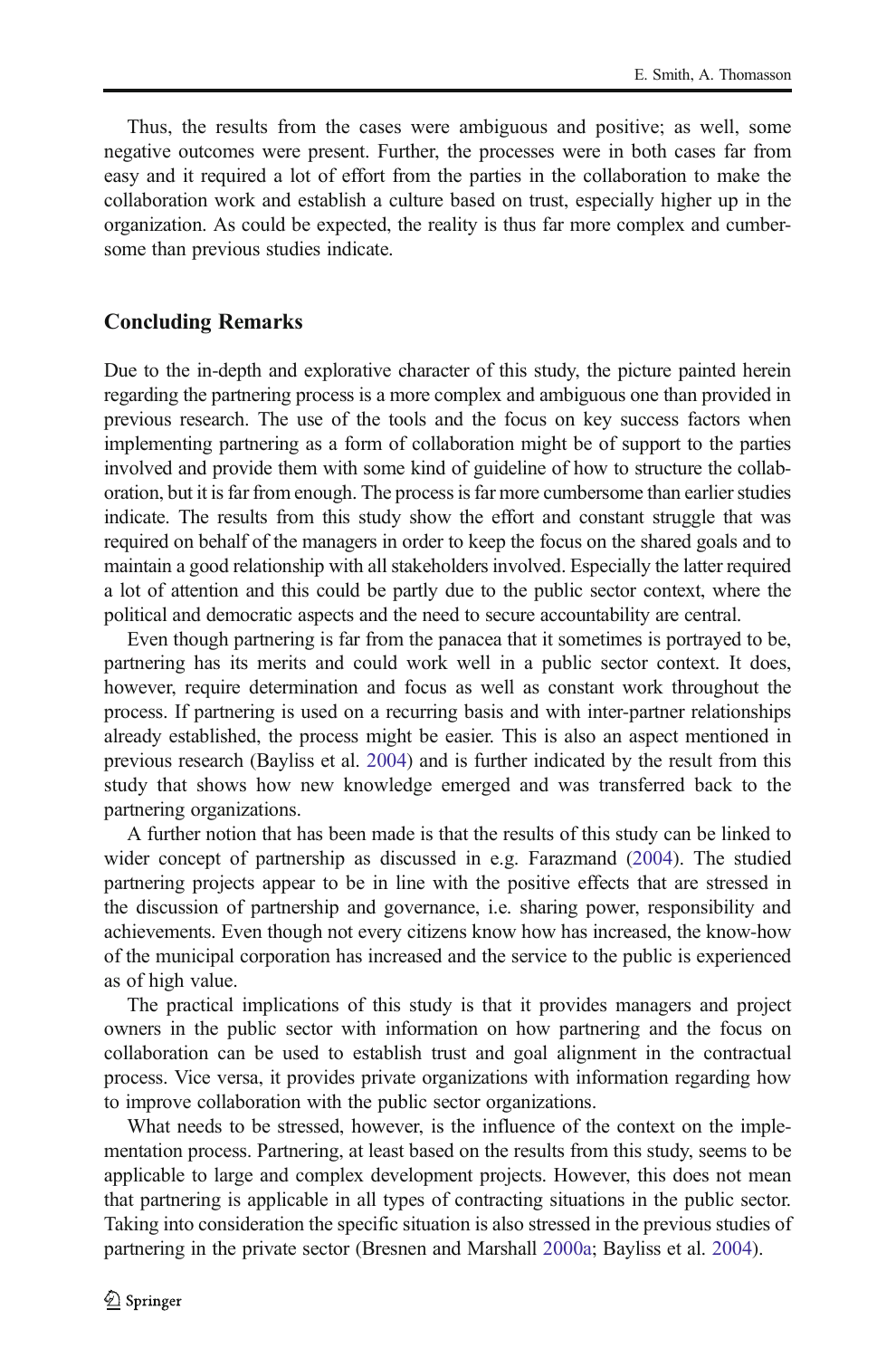<span id="page-14-0"></span>Due to the explorative nature of this study, however, the goal here was not to make empirical generalizations (Yin [2003](#page-15-0); Eisenhardt 1989). Consequently, there is a need to further investigate the use of partnering in a public sector context. For example, it would be of interest to have studies focusing on the use of partnering within the public sector in other countries and for other types of projects and services than those studied here. Another area of interest would be to further explore the impact of the democratic process on the collaboration between the public and private organizations.

Open Access This article is distributed under the terms of the Creative Commons Attribution 4.0 International License (http://creativecommons.org/licenses/by/4.0/), which permits unrestricted use, distribution, and reproduction in any medium, provided you give appropriate credit to the original author(s) and the source, provide a link to the Creative Commons license, and indicate if changes were made.

# **References**

- Bayliss, R., Cheung, S.-O., Suen, H. C. H., & Wong, S.-P. (2004). Effective partnering tools in construction: a case study of MTRC TKE contract 064 in Hong Kong. International Journal of Project Management, 22, 253–263.
- Black, C., Akintoye, A., & Fitzgerald, E. (2000). An analysis of success factors and benefits of partnering in construction. International Journal of Project Management, 18, 423–434.
- Bresnen, M. (2007). Deconstructing partnering in project-based organization: seven pillars, seven paradoxes and seven deadly sins. International Journal of Project Management, 25, 365–374.
- Bresnen, M., & Marshall, N. (2000a). Partnering in construction: a critical review of issues, problems and dilemmas. Construction Management and Economics., 18, 229–237.
- Bresnen, M., & Marshall, N. (2000b). Motivation, commitment and the use of incentives in partnerships and alliances. Construction Management Economics., 18, 587–598.
- Bryman, A., & Bell, E. (2003). Social research methods. Oxford: Oxford University Press.
- Bygballe, L. E., Jahre, M., & Swärd, A. (2010). Partnering relationships in construction: a literature review. Journal of Purchasing and Supply Management, 16, 239–253.
- Chan, A. P. C., Chan, D. W. M., & Kathy, S. K. H. (2003). Partnering in construction: critical study of problems form implementation. Journal of Management in Engineering, 19, 126–135.
- Chan, A. P. C., Chan, D. W. M., Chiang, Y. H., Tang, B. S., Chan, E. H. W., & Kathy, S. K. H. (2004). Exploring critical success factors for partnering in construction projects. Journal of Construction Engineering and Management, 130, 188198.
- Cheung, S.-O., Ng, T. S. T., Wong, S.-P., & Suen, H. C. H. (2003). Behavioral aspects in construction partnering. International Journal of Project Management, 21, 333–343.
- Eisenhardt, K. M. (1989). Building theories from case study research. Academy of Management Review, 14, 532–550.
- Eriksson, P. E. (2010). Partnering: what is it, when should it be used, and how should it be implemented? Construction Management and Economics, 28, 905–917.
- Eriksson, P. E., & Westerberg, M. (2011). Effects of cooperative procurement procedures on construction project performance: a conceptual framework. International Journal of Project Management, 29, 192–208.
- Farazmand, A. (2004). Sound Governance: Policy and Administrative Innovations. (Ed. Farazmand, A. ch. 4. Building partnerships for sound governance. A. Westport, CT: Praeger.
- Farazmand (2007). Handbook of Globalization, Governance, and Public Administration. Co-editor: Pinkowski, J. NY: Taylor & Francis.
- Gadde, L.-E., & Dubois, A. (2010). Partnering in the construction industry-problems and opportunities. Journal of Purchasing and Supply Management, 16, 254–263.
- Hilvert, C., & Swindell, D. (2013). Collaborative service delivery: what every local government manager should know. State and Local Government Review, 45(4), 240–254.
- Kadefors, A. (2004). Trust in project relationships inside the black box. International Journal of Project Management, 22, 175–182.
- Larsson, E. (1997). Partnering on construction projects: a study of the relationship between partnering activities and project success. Transaction on Engineering Management, 44, 188–195.